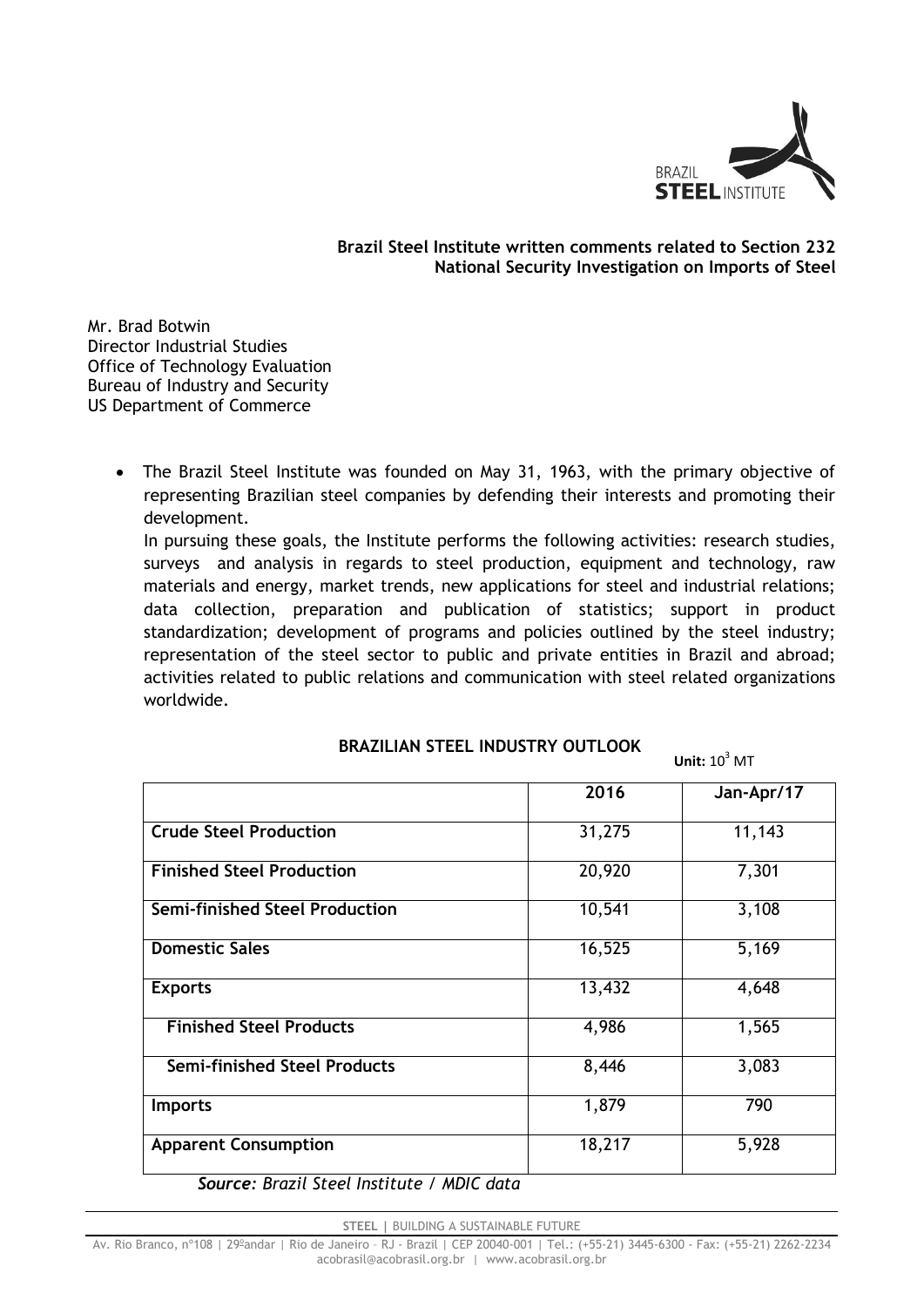- Since the WWII, Brazil has been a close strategic and economic ally of the United States, highlighting the partnership developed in building the first big steel mill in Brazil, the Cia. Siderúrgica Nacional - CSN, opened on October 1st, 1946.
- Brazil and U.S. have a strong commercial relationship, along with close diplomatic ties and regional proximity. The countries' bilateral trade balance has been increasing, showing, since 2009, an U.S. surplus over Brazil.

|                         | 2008       | 2009          | 2010          | 2011          | 2012        | 2013           | 2014        | 2015        | 2016         |
|-------------------------|------------|---------------|---------------|---------------|-------------|----------------|-------------|-------------|--------------|
| Exports (US\$ 103)      | 27,423,049 | 15,601,628    | 19,307,296    | 25,804,628    | 26,700,855  | 24,653,476     | 27,027,772  | 24,079,946  | 23, 156, 302 |
| Imports (US\$ $103$ )   | 25,627,962 | 20,032,145    | 27,044,361    | 33,970,289    | 32,362,685  | 36,018,511     | 35,018,331  | 26,471,346  | 23,802,604   |
| <b>Total</b>            | 53,051,011 | 35,633,773    | 46,351,657    | 59,774,917    | 59,063,540  | 60,671,987     | 62,046,103  | 50,551,292  | 46,958,906   |
| <b>Balance of Trade</b> | ,795,087   | (4, 430, 517) | (7, 737, 065) | (8, 165, 661) | (5,661,830) | (11, 365, 035) | (7,990,559) | (2,391,400) | (646, 302)   |

## **BALANCE OF TRADE BRAZIL-U.S.**

*Source: SECEX data*

• In the steel sector, it notices that the semi-finished products are the main item imported by the United States from Brazil. Semi-finished products are fundamental for many American steel companies, which rerolls them into finished steel products, for final consumption. Brazilian steel companies are the main US suppliers of semi-finished steel products, with long term contracts with U.S. steel mills and regular supplier of steel products to U.S. customers, such as AM/NS Calvert, California Steel Industries (CSI),Novolipetsk (NLMK), AK Steel, JSW Steel, Nucor Connecticut, Gerdau Beaumont, CSN LLC, Metglas, Cargill Metals Supply, Priefert, Pittsburg Steel, Maverick Steel, Aperam Stainless Services & Solutions USA, LLC, among other.

|                   | 2010       | 2011       | 2012      | 2013                    | 2014       | 2015       | 2016       |
|-------------------|------------|------------|-----------|-------------------------|------------|------------|------------|
|                   |            |            |           |                         |            |            |            |
| <b>WORLD</b>      | 21.708.178 | 25.868.630 |           | 30.367.638   29.166.806 | 40.222.845 | 35.143.597 | 29.956.616 |
| <b>CANADA</b>     | 6.026.020  | 5.471.712  | 5.223.763 | 4.971.465               | 5.488.453  | 5.244.973  | 5.119.209  |
| Semi-<br>finished | 1.552.407  | 894.250    | 400.971   | 187.678                 | 294.586    | 182.996    | 142.622    |
| <b>Finished</b>   | 4.473.613  | 4.577.462  | 4.822.792 | 4.783.787               | 5.193.867  | 5.061.977  | 4.976.587  |
| <b>BRAZIL</b>     | 902.980    | 2.820.402  | 3.591.948 | 3.777.443               | 4.563.897  | 4.829.544  | 3.959.361  |
| Semi-<br>finished | 602.055    | 2.505.962  | 3.176.159 | 3.498.756               | 3.828.701  | 3.525.468  | 3.212.970  |
| Finished          | 300.925    | 314.440    | 415.789   | 278.687                 | 735.196    | 1.304.076  | 746.391    |

# **U.S. STEEL IMPORTS – 2010 TO 2016 (metric tons)**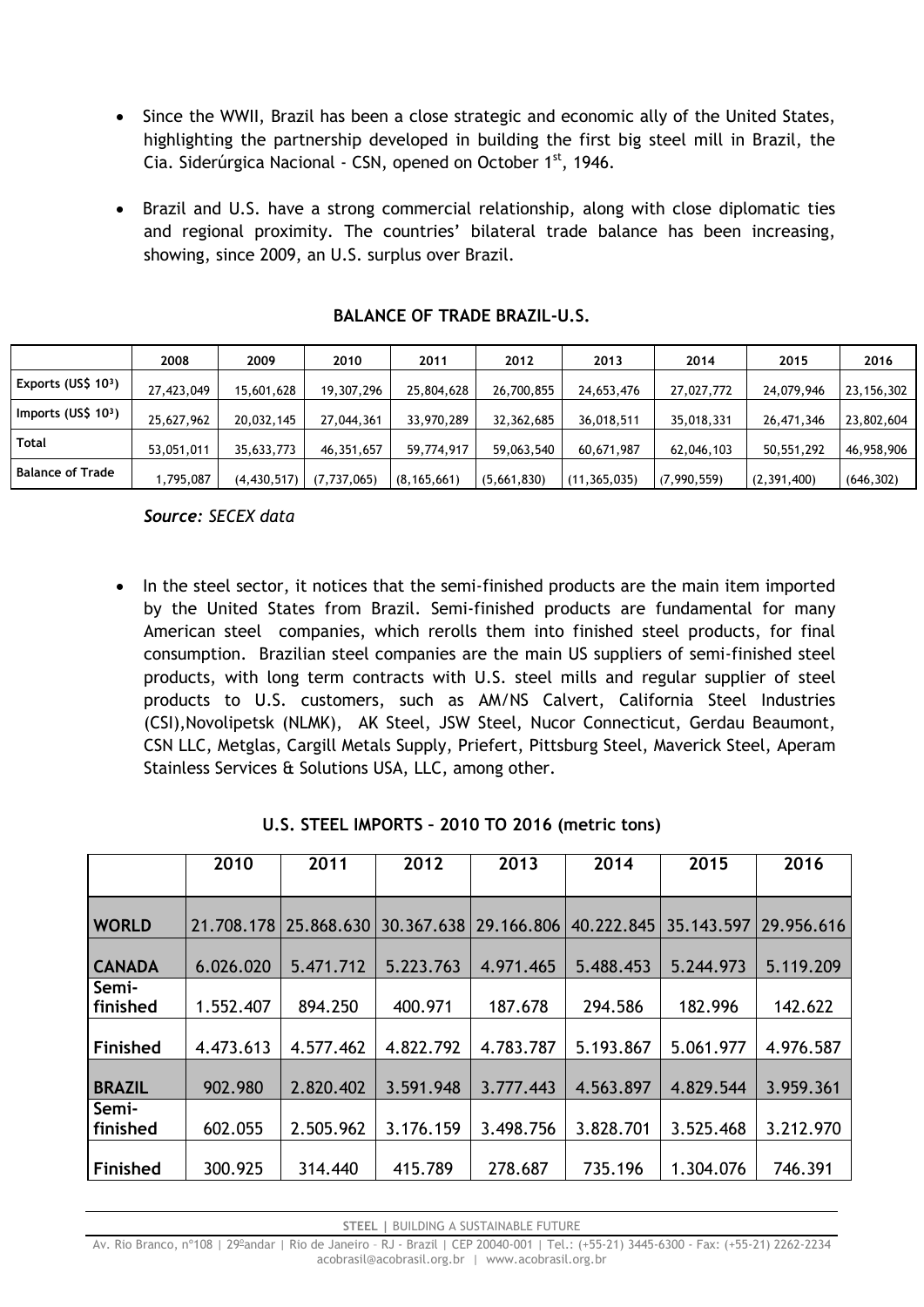| <b>KOREA</b>      | 1.851.620 | 2.574.186 | 3.336.545 | 3.457.683 | 4.967.551 | 4.402.159 | 3.458.386 |
|-------------------|-----------|-----------|-----------|-----------|-----------|-----------|-----------|
| Semi-             |           |           |           |           |           |           |           |
| finished          |           | 359       | 24.628    | 84.885    | 24.459    | 11,90     | 336,10    |
| Finished          | 1.851.620 | 2.573.827 | 3.311.917 | 3.372.798 | 4.943.092 | 4.402.147 | 3.458.050 |
| <b>MEXICO</b>     | 2.559.925 | 2.622.173 | 2.453.290 | 2.895.500 | 3.364.570 | 2.502.939 | 2.723.233 |
| Semi-<br>finished | 796.884   | 677.029   | 543.946   | 706.922   | 1.016.661 | 658.033   | 621.324   |
| Finished          | 1.763.041 | 1.945.144 | 1.909.344 | 2.188.578 | 2.347.909 | 1.844.906 | 2.101.909 |
| <b>TURKEY</b>     | 527.563   | 665.302   | 1.221.621 | 1.092.424 | 1.994.610 | 2.560.647 | 2.191.546 |
| Semi-<br>finished |           |           |           |           |           |           |           |
| Finished          | 527.563   | 665.302   | 1.221.621 | 1.092.424 | 1.994.610 | 2.560.647 | 2.191.546 |
| <b>JAPAN</b>      | 1.344.720 | 1.824.282 | 2.363.173 | 2.268.524 | 2.437.082 | 2.406.688 | 1.947.919 |
| Semi-             |           |           |           |           |           |           |           |
| finished          | 142.540   | 483.822   | 611.571   | 546.415   | 526.130   | 357.921   | 316.734   |
| Finished          | 1.202.180 | 1.340.460 | 1.751.602 | 1.722.109 | 1.910.952 | 2.048.767 | 1.631.185 |
| <b>RUSSIA</b>     | 1.247.673 | 1.253.694 | 2.181.167 | 1.683.539 | 4.254.859 | 1.922.042 | 1.870.379 |
| Semi-             |           |           |           |           |           |           |           |
| finished          | 952.756   | 781.306   | 1.641.406 | 1.463.790 | 2.968.639 | 1.595.424 | 1.589.154 |
| Finished          | 294.917   | 472.388   | 539.761   | 219.749   | 1.286.220 | 326.618   | 281.225   |
| <b>CHINA</b>      | 780.995   | 1.124.355 | 1.505.751 | 1.729.412 | 2.900.316 | 2.161.101 | 789.133   |
| Semi-<br>finished | 2.486     | 6.999     | 6.838     | 7.216     | 7.125     | 7.312     | 6.957     |
| Finished          | 778.509   | 1.117.356 | 1.498.913 | 1.722.196 | 2.893.191 | 2.153.789 | 782.176   |

*Source: Steel Import Monitoring and Analysis System/ US Department of Commerce*

 Historically, the semi-finished has been the most exported steel product to the U.S. In 2016, Brazil exported 4.6 million MT of steel, of which 83% of semi-finished (3.8 million MT) and 17% of finished steel products (0.8 million MT). It can be noticed that Brazilian steel exports to the U.S. have been reduced dramatically, reminding that six products category are subject to AD/CVD measures (hot and cold rolled flat steel products, cut-to-length plates, wire rods, stainless steel bars and welded standard pipes).